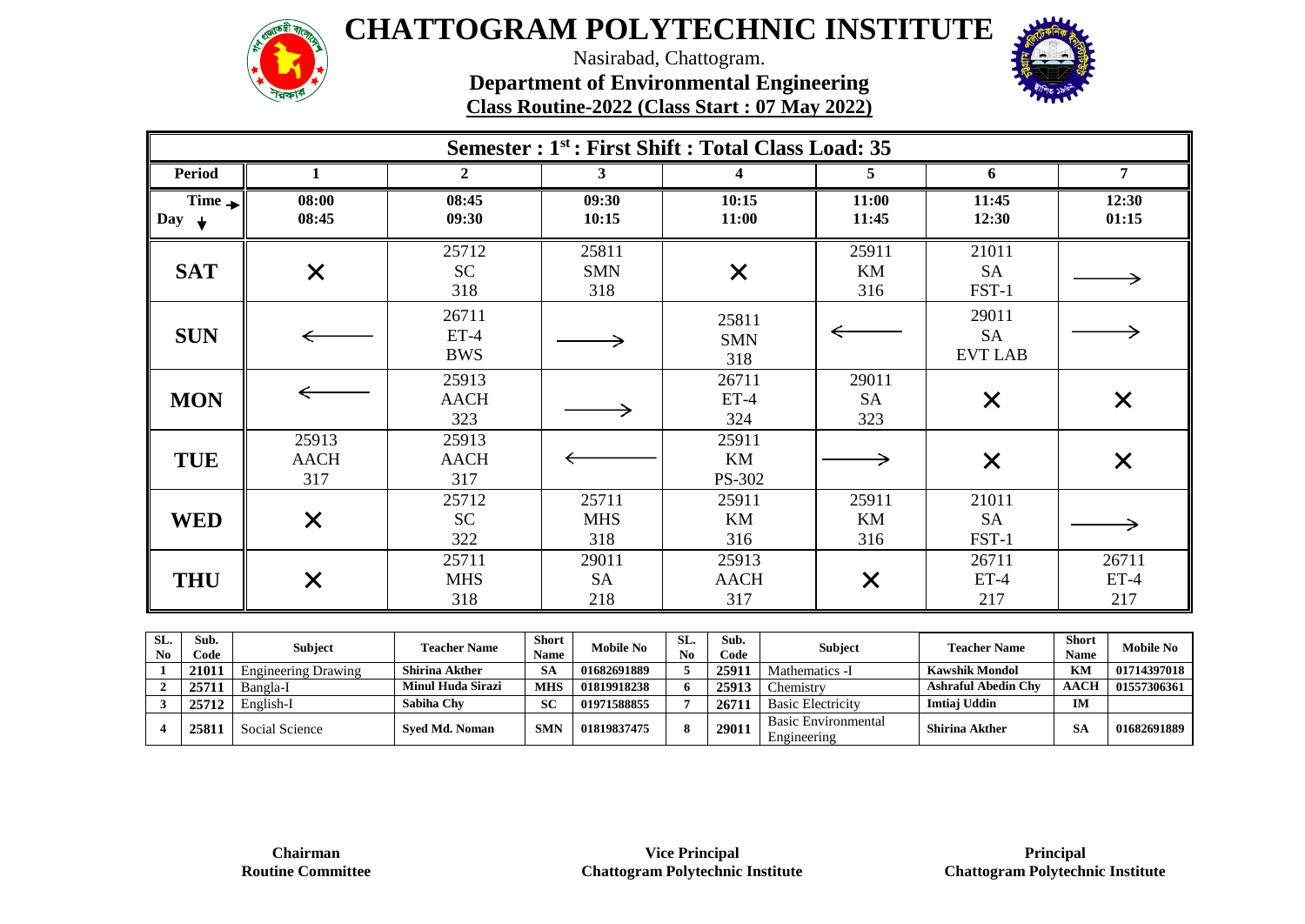

Nasirabad, Chattogram. **Department of Environmental Engineering** 

|                           | $\sqrt{2}$         |                             | Class Routine-2022 (Class Start: 07 May 2022) |                                     | <b><i>PLANE</i></b>        |                                |                           |
|---------------------------|--------------------|-----------------------------|-----------------------------------------------|-------------------------------------|----------------------------|--------------------------------|---------------------------|
|                           |                    |                             | <b>Semester: 3rd : Total Load: 36</b>         |                                     |                            |                                |                           |
| <b>Period</b>             | 1                  | $\boldsymbol{2}$            | 3                                             | 4                                   | 5                          | 6                              | 7                         |
| Time.<br>Day $\downarrow$ | 08:00<br>08:45     | 08:45<br>09:30              | 09:30<br>10:15                                | 10:15<br>11:00                      | 11:00<br>11:45             | 11:45<br>12:30                 | 12:30<br>01:15            |
| <b>SAT</b>                | 65931<br>MU<br>323 |                             | 65722<br>NA<br>323                            |                                     |                            | 65922<br><b>PM</b><br>210      |                           |
| <b>SUN</b>                |                    | 66611<br>$CMT-8$<br>$LAB-1$ |                                               | 69033<br><b>MSI</b><br>322          |                            | 69032<br><b>MSI</b><br>WEL. SP |                           |
| <b>MON</b>                |                    | 66611<br>$CMT-8$<br>$LAB-5$ |                                               |                                     | 65931<br>MU<br>304         |                                | $\times$                  |
| <b>TUE</b>                | $\times$           | 65722<br>NA<br>323          | 69033<br><b>MSI</b><br>312                    | 69033<br><b>MSI</b><br>312          | 69031<br><b>RKD</b><br>322 | 65922<br><b>PM</b><br>322      | 65922<br><b>PM</b><br>322 |
| <b>WED</b>                | 65922<br>PM<br>322 |                             | 69033<br><b>MSI</b><br>LAB                    |                                     | 69031<br><b>RKD</b><br>322 | $\times$                       | $\times$                  |
| <b>THU</b>                | 65931<br>MU<br>318 | 65931<br>MU<br>318          |                                               | 69031<br><b>RKD</b><br><b>FIELD</b> |                            | $\times$                       | X                         |

| SL.<br>N <sub>0</sub> | Sub.<br>Code | <b>Subject</b>                     | <b>Teacher Name</b>     | <b>Short</b><br>Name | <b>Mobile No</b> | SL.<br>No | Sub.<br>Code | <b>Subject</b>        | <b>Teacher</b><br>Name     | Short<br><b>Name</b> | <b>Mobile No</b> |
|-----------------------|--------------|------------------------------------|-------------------------|----------------------|------------------|-----------|--------------|-----------------------|----------------------------|----------------------|------------------|
|                       | 69031        | Environmental Surveying            | <b>Rashel Kanti Das</b> | <b>RKD</b>           | 01813166663      |           | 65931        | Mathematics - 3       | Miftah Uddin               | MU                   | 01916432456      |
|                       | 69032        | Environmental Workshop<br>Practice | Md. Saidul Islam        | MSI                  | 01739866965      | 6.        | 65922        | Physics - 2           | <b>Rashel Kanti</b><br>Das | <b>RKD</b>           | 01813166663      |
|                       | 69033        | <b>Environmental Chemistry</b>     | Md. Saidul Islam        | MSI                  | 01739866965      |           | 65722        | Communicative English | Nurul<br>Anowar            | <b>NA</b>            | 01832080021      |
|                       | 66611        | <b>Computer Application</b>        |                         | $CMT-8$              | 01851218227      |           |              |                       |                            |                      |                  |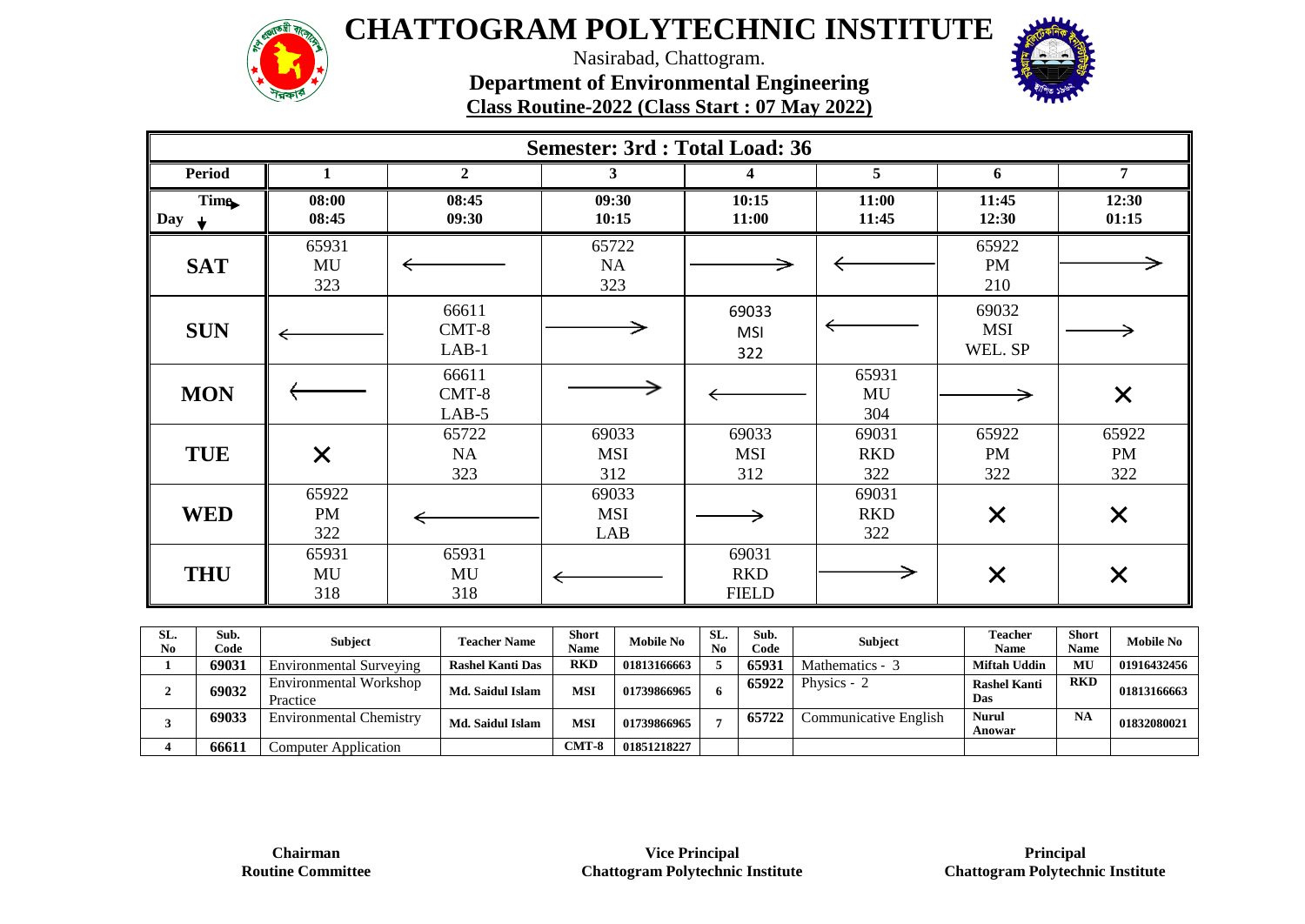

Nasirabad, Chattogram. **Department of Environmental Engineering** 

**Class Routine-2022 (Class Start : 07 May 2022)**



|                                               | Semester : 5 <sup>th</sup> : Total Load: 36 |                            |                            |                            |                              |                            |                            |  |  |  |  |
|-----------------------------------------------|---------------------------------------------|----------------------------|----------------------------|----------------------------|------------------------------|----------------------------|----------------------------|--|--|--|--|
| <b>Period</b>                                 | 1                                           | $\overline{2}$             | $\mathbf{3}$               | 4                          | 5                            | 6                          | $\overline{7}$             |  |  |  |  |
| Time $\rightarrow$<br>$\int$ Day $\downarrow$ | 08:00<br>08:45                              | 08:45<br>09:30             | 09:30<br>10:15             | 10:15<br>11:00             | 11:00<br>11:45               | 11:45<br>12:30             | 12:30<br>01:15             |  |  |  |  |
| <b>SAT</b>                                    | $\times$                                    |                            | 66454<br><b>SA</b><br>321  |                            | 69051<br><b>MSU</b><br>323   | 69053<br><b>MSI</b><br>323 | $\times$                   |  |  |  |  |
| <b>SUN</b>                                    | 69052<br><b>RKD</b><br>321                  |                            | 68873<br><b>RKD</b><br>321 |                            | 65851<br>$_{\rm{TB}}$<br>320 | $\times$                   | $\times$                   |  |  |  |  |
| <b>MON</b>                                    |                                             | 65851<br>TB<br>315         |                            |                            | 69052<br><b>RKD</b><br>LAB   |                            | 68873<br><b>RKD</b><br>321 |  |  |  |  |
| <b>TUE</b>                                    |                                             | 66456<br><b>SA</b><br>321  |                            | 69051<br><b>MSU</b><br>323 | 69051<br><b>MSU</b><br>323   | 68873<br><b>RKD</b><br>321 | 69052<br><b>RKD</b><br>321 |  |  |  |  |
| <b>WED</b>                                    | $\times$                                    | 66454<br><b>SA</b><br>321  | 66456<br><b>SA</b><br>321  | 65851<br>TB<br>323         |                              | 69053<br><b>MSI</b><br>LAB |                            |  |  |  |  |
| <b>THU</b>                                    |                                             | 69051<br><b>MSU</b><br>LAB |                            | 69053<br><b>MSI</b><br>321 | 66454<br><b>SA</b><br>321    | 66456<br><b>SA</b><br>321  | $\times$                   |  |  |  |  |

| SL.<br>N <sub>0</sub> | Sub.<br>Code | <b>Subject</b>                          | <b>First shift</b><br><b>Teacher Name</b> | <b>Short</b><br><b>Name</b> | <b>Mobile No</b> | <b>SL</b><br>No | Sub.<br>Code | <b>Subject</b>                             | <b>Second Shift</b><br><b>Teacher Name</b> | <b>Short</b><br>Name | <b>Mobile No</b> |
|-----------------------|--------------|-----------------------------------------|-------------------------------------------|-----------------------------|------------------|-----------------|--------------|--------------------------------------------|--------------------------------------------|----------------------|------------------|
|                       | 69051        | Waste Water and Sludge<br>Treatment     | Mohammad<br><b>Salim Uddin</b>            | <b>MSU</b>                  | 01819614181      |                 | 66454        | Theory of Structure                        | <b>Shirina Akther</b>                      | <b>SA</b>            | 01682691889      |
|                       | 69052        | Health, Safety and<br>Environment (HSE) | <b>Rashel Kanti</b><br>Das                | <b>RKD</b>                  | 01813166663      | 6               | 68873        | Construction Management &<br>Documentation | <b>Rashel Kanti</b><br>Das                 | <b>RKD</b>           | 01813166663      |
|                       | 69053        | (GIS) and Remote Sensing                | Md. Saidul<br><b>Islam</b>                | <b>MSI</b>                  | 01739866965      |                 | 65851        | Accounting Theory $\&$<br>Practice         | <b>Tipu Barua</b>                          | TB                   |                  |
|                       | 66456        | <b>Hydraulics</b>                       | <b>Shirina Akther</b>                     | <b>SA</b>                   | 01682691889      |                 |              |                                            |                                            |                      |                  |

**Chairman Routine Committee** 

**Principal Chattogram Polytechnic Institute**